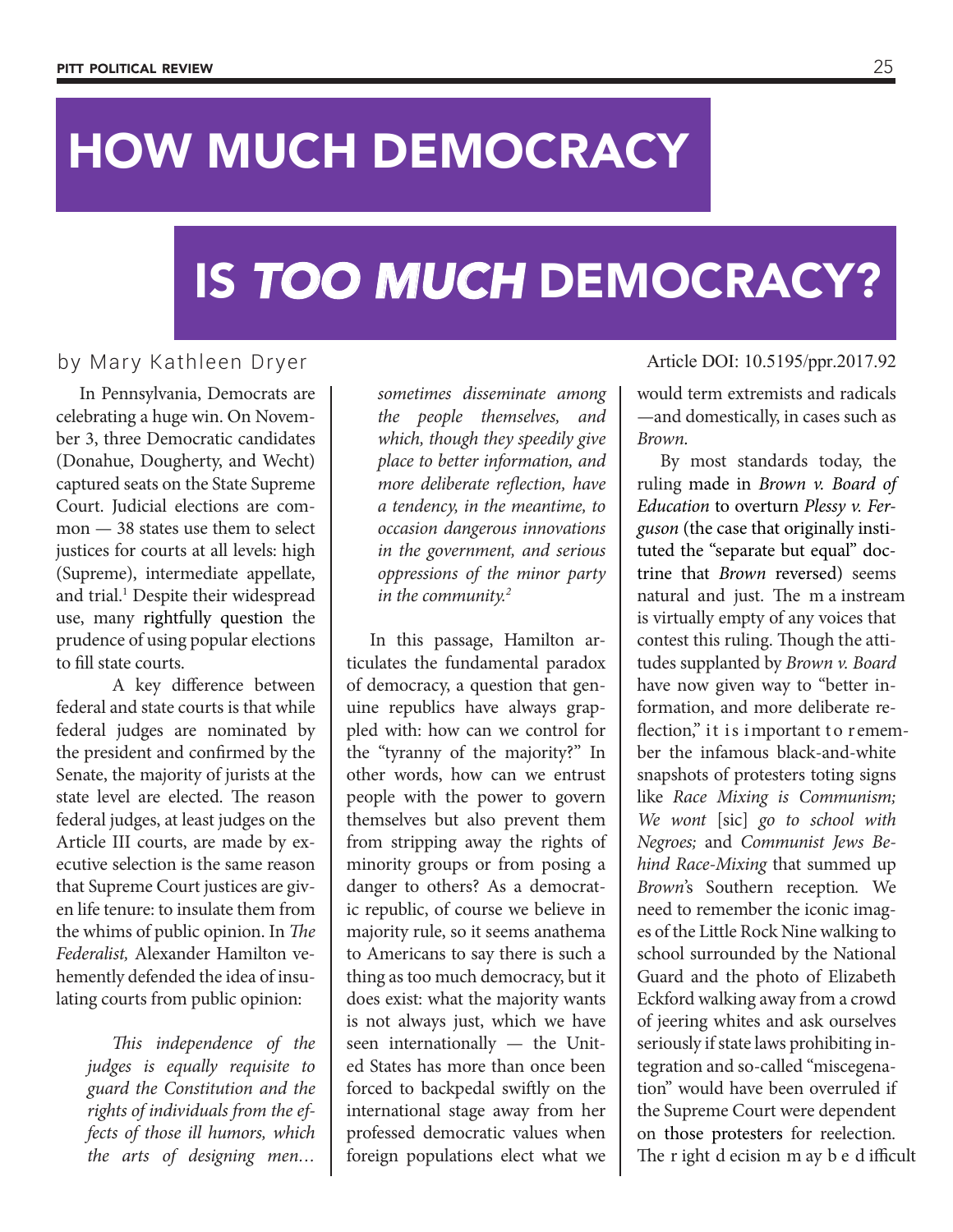and unpopular. It's imperative to our country's health that we have justices who can make these difficult decisions without having to fear for their jobs.

This is no problem confined to the "old days" of segregation. Because of their vulnerability to the whims of the public, in the last few years a number of judges have been threatened with impeachment for striking down bans on same-sex marriage. After the Court ruled this summer to uphold the legality of same-sex marriage and certain clauses of the Affordable Care Act, a number of conservative commentators, among them presidential candidate Ted Cruz, a self-professed constitutionalist, called for elections to be implemented for Supreme Court. "Sadly, the Court's hubris and thirst for power have reached unprecedented levels," he said. That a justice should face losing his or her job for the heinous crime of returning a verdict distasteful to some of his or her constituents debases our legal system.

Iconic civil rights cases like Brown which, while they are vast in impact come but rarely, are not the most pressing concern to opponents of judicial elections. The troubling effects of judicial elections on criminal law enforcement can be seen every day. Most voters, unaware of the finer points of Constitutional law, may not recognize, for example, that it is often necessary for judges to examine the conduct of law enforcement officers. When the police overreach, sometimes the only redress is to suppress evidence — including evidence that incriminates an actually guilty defendant — or even to dismiss charges completely. These types of decisions are deeply unpopular. The hope is

that federal judges, who are selected by the people's representatives instead of the people themselves, will be better able to retain their objectivity in the face of strong public opposition. But judges elected for specific terms, who must run for re-election, or at least retention, have shown themselves to be more vulnerable to the passions of an inflamed public. In election years especially, a judge, being keener than ever to avoid earning the abhorred title of "soft on crime," hands down decisions with one eye turned towards his or her reelection bid: a 2012 study from Berkeley suggested that judges rule more harshly on violent crimes in election years, with as much as a 10 percent increase in sentence length.<sup>3</sup>

Thomas Jefferson said, "When one undertakes to administer justice, it must be with an even hand, and by rule; what is done for one, must be done for everyone in equal degree."4 This call for levelheaded jurisprudence seems to conflict with the realities of our current electoral system. In addition to making public opinion a misplaced concern, elections force judges to grovel for funds, potentially indebting themselves to groups that have an interest in future cases. In general, the fairness of our current system of campaign finance is something political scientists are currently pondering at all levels of government. As the cost of mounting a competitive election increases drastically, candidates have come to rely more and more on contributions from the private sector. In the last few years it has been the subject of several high-profile Supreme Court cases because of fears that it allows a few heavy spenders to drown out the majority. This is less than ideal

for any position but is particularly concerning for jurists, who are meant to be impartial interpreters of the law. More than just harsher rulings for criminals, when we pit judicial candidates against each other in elections, we force them to court donors who may have less than pristine motivations. According to Shepherd and Kang of Emory University, 76 percent of voters believe that campaign contributions have some effect on shaping judicial rulings, and 46 percent of judges themselves believe contributions have "at least a little" influence.<sup>5</sup>

The views outlined in *Federalist No. 78*, that popular elections would compromise the integrity of the judiciary, were widely accepted for a number of years, making elected judiciaries the exception rather than the norm. The ascendency of Andrew Jackson, however, popularized new and comparatively liberal views on democracy — the term Jacksonian democracy was coined to describe the increased participation of the general public in government seen during his presidency. This change included a shift away from appointed, towards elected, justices. On the face of things, this was a sensible measure to enact; the shift was a reform, an earnest attempt to keep the democratic procedure open and free. As scholar David Pozen writes, "Elections bring [judiciaries] into the sphere of ordinary politics, inviting voters to conceptualize the individuals selected as agents and representatives rather than autonomous actors or distant technocrats. They invite voters to think about the substantive powers of that institution, and whether they would like to see those powers wielded differently."6 Unfortunately, the